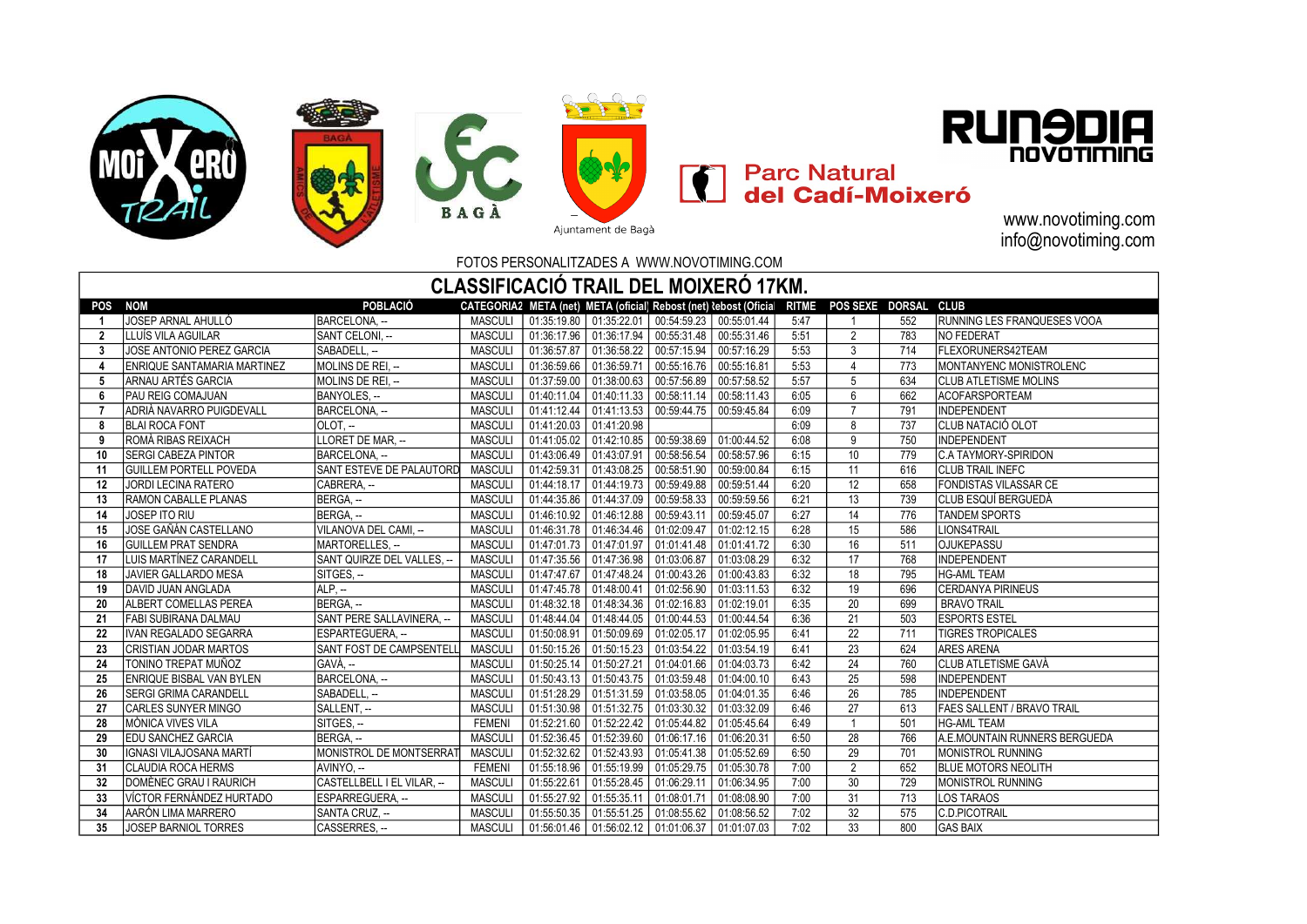| 36 | JOAN SOLÉ CANAL                 | AVIÀ. --                   | MASCULI        |                         |                           | 01:56:16.97   01:56:19.21   01:06:22.48   01:06:24.72 |             | 7:03 | 34              | 638              | RUNNERS DEL BERGUEDÀ                    |
|----|---------------------------------|----------------------------|----------------|-------------------------|---------------------------|-------------------------------------------------------|-------------|------|-----------------|------------------|-----------------------------------------|
| 37 | <b>BIEL MARTINEZ DIAZ</b>       | SANT ESTEVE DE PALAUTORD   | <b>MASCULI</b> |                         |                           | $01:56:27.01$   01:56:36.10   01:07:57.82             | 01:08:06.91 | 7:04 | 35              | 618              | <b>SENGLANOTS TEAM</b>                  |
| 38 | JORDI VILÀ MORA                 | NAVÀS. --                  | <b>MASCULI</b> |                         | 01:56:48.79   01:56:51.09 | 01:05:56.00                                           | 01:05:58.30 | 7:05 | $\overline{36}$ | 609              | CLAN VILÀ RUNNERS                       |
| 39 | RONALD LIMA DE OLIVEIRA         | MARTORELLES, --            | <b>MASCULI</b> |                         |                           | 01:57:22.44 01:57:22.61 01:09:24.09                   | 01:09:24.26 | 7:07 | 37              | 640              | <b>ARES ARENA</b>                       |
| 40 | <b>TONI FERNANDEZ SANCHEZ</b>   | TERRASSA. --               | <b>MASCULI</b> |                         |                           | 01:58:11.97 01:58:14.54 01:04:41.06                   | 01:04:43.63 | 7:10 | 38              | 804              |                                         |
| 41 | SERGIO DOMÍNGUEZ VAQUERAS       | TERRASA, --                | <b>MASCULI</b> |                         | 01:58:12.01   01:58:14.85 | 01:07:37.75                                           | 01:07:40.59 | 7:10 | 39              | $\overline{520}$ | <b>WOLFS TRAIL TEAM</b>                 |
| 42 | JORDI GALLART VALLVE            | BARCELONA. --              | <b>MASCULI</b> |                         |                           | 01:58:45.78 01:58:50.25 01:07:27.21                   | 01:07:31.68 | 7:12 | 40              | 661              | <b>PRORUNNERS</b>                       |
| 43 | JORDI TORRABADELLA BOIXADER     | BERGA. --                  | <b>MASCULI</b> |                         |                           | 01:59:19.48 01:59:20.80 01:08:13.94                   | 01:08:15.26 | 7:14 | 41              | 626              | A.E. MOUNTAIN RUNNERS DEL BERGUEDÀ      |
| 44 | <b>AHLAM ELKAKDI</b>            | ULLASTRELL, --             | <b>FEMENI</b>  |                         |                           | 01:59:45.21 01:59:46.93 01:10:13.48                   | 01:10:15.20 | 7:16 | 3               | 704              | <b>LLEIDA UAT</b>                       |
| 45 | <b>TONI SANCHEZ MARIN</b>       | VILASSAR DE DALT, --       | <b>MASCULI</b> |                         |                           | 02:00:26.74 02:00:28.79 01:11:33.38                   | 01:11:35.43 | 7:18 | 42              | 635              | SENSACIONS UVEX TEAM                    |
| 46 | VANESA CHIRVECHES DOMINGUEZ     | PUIGREIG. --               | <b>FEMENI</b>  |                         |                           | $02:00:28.38$   $02:00:30.89$   $01:09:29.39$         | 01:09:31.90 | 7:19 | $\overline{4}$  | 803              |                                         |
| 47 | MANUEL ALCAZAR SALMERON         | L'ARBOC, --                | <b>MASCULI</b> |                         |                           | 02:00:47.50 02:00:49.32 01:09:42.50                   | 01:09:44.32 | 7:20 | 43              | 562              | <b>URBATRAIL</b>                        |
| 48 | <b>EDU TOMAS SANTIVERI</b>      | BERGA, --                  | <b>MASCULI</b> |                         |                           | 02:01:07.91 02:01:13.05 01:11:48.25 01:11:53.39       |             | 7:21 | 44              | 799              | <b>SENSE CLUB</b>                       |
| 49 | JOSE ANTONIO GONZALEZ MARTINEZ  | SANT QUIRZE DEL VALLES, -- | <b>MASCULI</b> |                         |                           | 02:01:28.20 02:01:38.47 01:11:41.32                   | 01:11:51.59 | 7:22 | 45              | 681              | <b>MON RUNNERS TEAM</b>                 |
| 50 | CARLA ESCLUSA BALLÚS            | PUIG-REIG. --              | <b>FEMENI</b>  |                         | 02:01:57.86 02:01:59.27   | 01:11:35.54                                           | 01:11:36.95 | 7:24 | 5               | 726              | MOUNTAIN RUNNERS DEL BERGUEDÀ           |
| 51 | <b>BERNAT RODRIGUEZ SISO</b>    | OLVAN, --                  | <b>MASCULI</b> |                         |                           | 02:02:23.88 02:02:28.77 01:10:32.38 01:10:37.27       |             | 7:26 | 46              | 641              | AE MOUNTAIN RUNNERS BERGUEDA            |
| 52 | VALENTI BAULENAS VIVAS          | $VIC. -$                   | <b>MASCULI</b> |                         | 02:02:17.86   02:02:35.38 | 01:11:00.05                                           | 01:11:17.57 | 7:25 | 47              | 778              | <b>MANLLEU</b>                          |
| 53 | ORIOL REQUENA JUAN              | CASTELLCIR, --             | <b>MASCULI</b> |                         |                           | 02:02:38.10 02:02:44.09 01:09:44.13 01:09:50.12       |             | 7:26 | 48              | 556              | ASS. ESP. MOUNTAIN RUNNERS DEL BERGUEDÀ |
| 54 | IDANI VENTOSA ALBÀ              | VILANOVA I LA GELTRÚ, --   | <b>MASCULI</b> |                         |                           | 02:02:40.82 02:02:46.21 01:10:10.64                   | 01:10:16.03 | 7:27 | 49              | 601              | <b>AE TALAIA</b>                        |
| 55 | <b>LLUIS MORALES CASALS</b>     | LA POBLA DE LILLET, --     | <b>MASCULI</b> | 02:02:48.87             |                           | $02:02:53.23$ 01:10:48.26                             | 01:10:52.62 | 7:27 | 50              | 566              | <b>MOUNTAIN RUNNERS</b>                 |
| 56 | JOSEP SABORIDO CORNEJO          | MOLINS DE REI, --          | <b>MASCULI</b> |                         | 02:03:11.63 02:03:27.01   | 01:08:38.22                                           | 01:08:53.60 | 7:28 | 51              | 702              | <b>FUN RUNNERS</b>                      |
| 57 | <b>JORDI MESAS PLA</b>          | PAS DE LA CASA, --         | <b>MASCULI</b> |                         |                           | 02:03:26.06   02:03:42.69   01:11:18.05   01:11:34.68 |             | 7:29 | 52              | 721              | <b>INDEPENDENT</b>                      |
| 58 | <b>ORIOL MONSERDÀ</b>           | MOLLET DEL VALLÉS. --      | <b>MASCULI</b> |                         | 02:04:07.61 02:04:11.69   | 01:11:30.33                                           | 01:11:34.41 | 7:32 | 53              | 583              | <b>OJU KE PASSU</b>                     |
| 59 | <b>CARLOS VIDAL GARCIA</b>      | CHESTE, --                 | <b>MASCULI</b> |                         |                           | 02:04:53.50 02:04:53.50 01:10:46.85 01:10:46.85       |             | 7:35 | 54              | 805              |                                         |
| 60 | CHRISTIAN OLIVARES ARANCIBIA    | TERRASSA, --               | <b>MASCULI</b> |                         |                           | 02:05:01.83 02:05:09.08 01:12:23.95 01:12:31.20       |             | 7:35 | 55              | 637              | INTEGRAL CAR KIA MORENITO               |
| 61 | QUIM PLA PERRAMON               | SANTPEDOR, --              | <b>MASCULI</b> |                         |                           | 02:05:35.24 02:05:49.38 01:11:50.67                   | 01:12:04.81 | 7:37 | 56              | 745              | <b>NO CLUB</b>                          |
| 62 | MIQUEL DIAZ PLANA               | SANT FELIU DE LLOBREGAT, - | <b>MASCULI</b> |                         |                           | 02:05:42.90   02:05:55.75   01:11:42.12   01:11:54.97 |             | 7:38 | 57              | 675              | INDEPENDENT                             |
| 63 | <b>SEBASTIAN ENEROS RILLING</b> | BARCELONA, --              | <b>MASCULI</b> |                         |                           | 02:06:10.62   02:06:10.62   01:08:12.37               | 01:08:12.37 | 7:39 | 58              | 509              | <b>VITECHEN TEAM</b>                    |
| 64 | JUDIT FRANCH PONS               | GIRONELLA, --              | <b>FEMENI</b>  |                         |                           | 02:06:21.42 02:06:21.42 01:11:54.18 01:11:54.18       |             | 7:40 | 6               | 740              | MOUNTAIN RUNNERS DEL BERGUEDÀ           |
| 65 | PASCUAL ROLDAN HERNANDEZ        | CASTELLNOU DEL BAGES. --   | <b>MASCULI</b> |                         |                           | 02:06:25.97   02:06:29.10   01:14:12.38   01:14:15.51 |             | 7:40 | 59              | 676              | <b>AINAQUE</b>                          |
| 66 | <b>FERRAN MATOSES BELTRAN</b>   | BARCELONA, --              | <b>MASCULI</b> |                         |                           | 02:06:20.14 02:06:31.60 01:10:02.08 01:10:13.54       |             | 7:40 | 60              | 647              | CENTRE EXCURSIONISTA DE GRACIA          |
| 67 | <b>ERIC ORTIZ MARTÍNEZ</b>      | CALONGE, --                | <b>MASCULI</b> |                         |                           | 02:06:39.48 02:06:39.43 01:13:23.48 01:13:23.43       |             | 7:41 | 61              | 712              | AGRUPACIÓ EXCURSIONISTA DE PALAFRUGELL  |
| 68 | LARA MAZON GODINO               | $GAVA, -$                  | <b>FEMENI</b>  |                         |                           | 02:06:39.38 02:06:41.83 01:10:38.91                   | 01:10:41.36 | 7:41 | $\overline{7}$  | 759              | CLUB ATLETISME GAVÀ                     |
| 69 | XAVI GONZALO PUIGBÒ             | NAVÀS, --                  | <b>MASCULI</b> |                         |                           | 02:07:35.52 02:07:42.21 01:12:06.13 01:12:12.82       |             | 7:44 | 62              | 728              | DESMUNTAMARGES NAVÀS                    |
| 70 | <b>MARIA PONS VENTURA</b>       | LA GRANADA, --             | <b>FEMENI</b>  |                         |                           | 02:07:47.43 02:07:53.56 01:12:05.33                   | 01:12:11.46 | 7:45 | 8               | 558              | <b>INDEPENDENT</b>                      |
| 71 | <b>SERGI FERNANDEZ BOSCH</b>    | AVIÀ, --                   | <b>MASCULI</b> |                         |                           | 02:09:29.62 02:09:29.62 01:10:34.81                   | 01:10:34.81 | 7:51 | 63              | 570              | WE RUN TEAM - #WERUNTEAM                |
| 72 | XAVIER MILLAN SANCHEZ           | BAGÀ, --                   | <b>MASCULI</b> |                         |                           | 02:10:01.57 02:10:01.57 01:10:48.90                   | 01:10:48.90 | 7:53 | 64              | 708              | AMICS ATLETISME BAGÀ                    |
| 73 | <b>ARNAU ROVIRA FREIXA</b>      | $VIC, -$                   | <b>MASCULI</b> |                         |                           | 02:10:55.17 02:10:58.42 01:10:01.31 01:10:04.56       |             | 7:57 | 65              | 553              | STRAIL                                  |
| 74 | JORDI SOLER GORCHS              | FOLGUEROLES, --            | <b>MASCULI</b> |                         |                           | 02:10:46.55 02:10:58.53 01:16:22.71                   | 01:16:34.69 | 7:56 | 66              | 786              | <b>PER LLIURE</b>                       |
| 75 | JORDI CIFUENTES CATENA          | VACARISSES, --             | <b>MASCULI</b> |                         |                           | 02:11:07.92 02:11:15.29 01:11:28.63                   | 01:11:36.00 | 7:57 | 67              | 687              | <b>VACARISSES</b>                       |
| 76 | <b>DANI TORRES MARTIN</b>       | SABADELL, --               | <b>MASCULI</b> |                         |                           | 02:11:35.89 02:11:38.30 01:16:43.27                   | 01:16:45.68 | 7:59 | 68              | 597              | C.A. TAYMORY-SPIRIDON                   |
| 77 | <b>FERRAN PONS COLL</b>         | BELLPUIG, --               | <b>MASCULI</b> |                         |                           | 02:12:01.06 02:12:06.27 01:15:53.11                   | 01:15:58.32 | 8:01 | 69              | 572              | <b>INDEPENDENT</b>                      |
| 78 | DAVID SITJAS PECEÑO             | BAGA, --                   | <b>MASCULI</b> | 02:12:08.69 02:12:10.31 |                           |                                                       |             | 8:01 | 70              | 716              | C.A. TAYMORY SPIRIDON                   |
| 79 | MIRIAM MORENO CASTILLO          | ARENYS DE MUNT, --         | <b>FEMENI</b>  |                         |                           | 02:12:12.98 02:12:20.19 01:16:26.20 01:16:33.41       |             | 8:01 | 9               | 667              | <b>BLUE ISARDS</b>                      |
| 80 | SÍLVIA K SOLER GÓMEZ            | GIRONELLA, --              | <b>FEMENI</b>  |                         |                           | 02:12:41.43 02:12:46.12 01:16:56.25                   | 01:17:00.94 | 8:03 | 10              | 645              | SABS-PEP RIBERA TEAM                    |
| 81 | XEVI - SENSEI SORINAS ARIÑO     | GIRONELLA, --              | <b>MASCULI</b> |                         |                           | 02:12:42.03 02:12:46.27 01:16:56.23                   | 01:17:00.47 | 8:03 | 71              | 643              | SABS-PEP RIBERA TEAM                    |
| 82 | ALEX LUQUE ROMERO               | CORRÓ D'AMUNT, --          | <b>MASCULI</b> |                         | 02:12:47.92 02:12:51.17   | 01:16:19.67                                           | 01:16:22.92 | 8:03 | 72              | 551              | LA FURGO DE JACK                        |
| 83 | SILVIA ROCA RIERA               | SANTA EUGÈNIA DE BERGA, -  | <b>FEMENI</b>  |                         | 02:13:15.21 02:13:18.41   | 01:14:06.88                                           | 01:14:10.08 | 8:05 | 11              | 730              | SMART FIT CALLDETENES                   |
| 84 | <b>MARC MARRUECOS MESTRE</b>    | LLORENC DEL PENEDÈS, --    | <b>MASCULI</b> |                         |                           | 02:13:12.09 02:13:19.60 01:18:30.68                   | 01:18:38.19 | 8:05 | 73              | 507              | CE TRAIL TARRACO                        |
| 85 | VICENÇ SELLARES OLIVERAS        | TERRASSA, --               | <b>MASCULI</b> |                         |                           | 02:13:17.18 02:13:35.56 01:15:42.57 01:16:00.95       |             | 8:05 | 74              | 308              | <b>TERRARRUNERS</b>                     |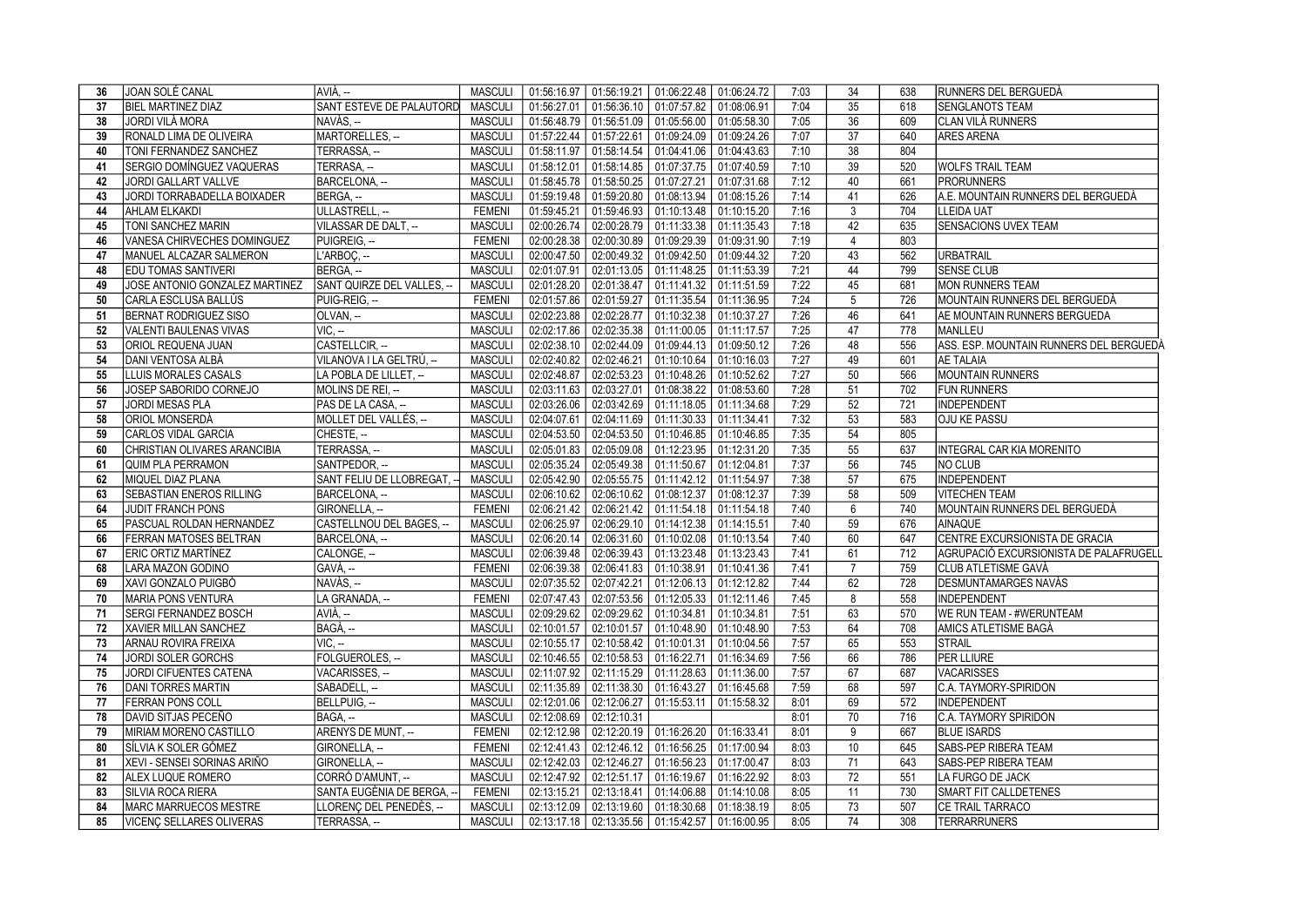| 86  | <b>ISMAEL JIMENEZ CABALLERO</b>   | LA ROCA DEL VALLES, --     |                | MASCULI   02:13:56.11   02:14:10.19   01:17:30.47   01:17:44.55 |                                                             |                                         |             | 8:08 | 75              | 725 | <b>C.E CAMI DELS IBERS TRAILRUNING</b> |
|-----|-----------------------------------|----------------------------|----------------|-----------------------------------------------------------------|-------------------------------------------------------------|-----------------------------------------|-------------|------|-----------------|-----|----------------------------------------|
| 87  | VALENTÍ GASPÀ CIRUJEDA            | MANRESA, --                | MASCULI        | 02:14:11.81                                                     | $02:14:19.16$   01:13:58.95   01:14:06.30                   |                                         |             | 8:08 | 76              | 747 | <b>CLUB ATLÈTIC MANRESA</b>            |
| 88  | <b>IMIQUEL GIMENEZ MARTINEZ</b>   | BURJASSOT. --              | MASCULI        | 02:14:22.76                                                     | 02:14:36.63 01:16:56.54                                     |                                         | 01:17:10.41 | 8:09 | $\overline{77}$ | 742 | <b>CXM VALÈNCIA</b>                    |
| 89  | FRANCESC VILARDELL LANZA          | SANT FRUITOS DE BAGES, --  | MASCULI        |                                                                 | 02:14:37.33 02:14:48.30 01:17:52.94 01:18:03.91             |                                         |             | 8:10 | 78              | 736 | INDEPENDENT                            |
| 90  | <b>XAVIER CLEMENT SERRA</b>       | PUIG-REIG, --              | <b>MASCULI</b> |                                                                 | 02:15:00.53 02:15:04.18 01:14:32.69 01:14:36.34             |                                         |             | 8:11 | 79              | 600 | PARADISE                               |
| 91  | CRISTIAN COMA ARNAU               | MONISTROL DE MONTSERRAT    | <b>MASCULI</b> | 02:14:59.23                                                     | $\vert$ 02:15:07.98 $\vert$ 01:18:46.10 $\vert$ 01:18:54.85 |                                         |             | 8:11 | 80              | 44  | MONISTROL RUNNING                      |
| 92  | CARLOS RODRÍGUEZ PÉREZ            | ARGENTONA. --              | <b>MASCULI</b> | 02:14:55.46                                                     | 02:15:14.48                                                 | 01:17:08.56 01:17:27.58                 |             | 8:11 | 81              | 505 | CORRECAMINS PEDRAFORCA                 |
| 93  | <b>BEA CAMPOS</b>                 | GIRONELLA, --              | <b>FEMENI</b>  |                                                                 | 02:15:20.43 02:15:25.57 01:17:08.03 01:17:13.17             |                                         |             | 8:13 | 12              | 797 | INDEPENDENT                            |
| 94  | CRISTOBAL ONTIVEROS MARTÍNEZ      | TERRASSA, --               | <b>MASCULI</b> | 02:15:16.25                                                     | 02:15:39.04                                                 | 01:18:26.60 01:18:49.39                 |             | 8:12 | 82              | 594 | NINGUNO                                |
| 95  | <b>QUIM BOVER OLIVERAS</b>        | BÀSCARA, --                | <b>MASCULI</b> |                                                                 | 02:16:59.46 02:17:05.23 01:20:23.06 01:20:28.83             |                                         |             | 8:19 | 83              | 548 | <b>ROJOS QUE TE CAGAS</b>              |
| 96  | MIREIA CASELLAS CUNILL            | $VIC. -$                   | <b>FEMENI</b>  |                                                                 | 02:17:11.47 02:17:12.11 01:18:14.54 01:18:15.18             |                                         |             | 8:19 | 13              | 502 | <b>ESPORTS ESTEL</b>                   |
| 97  | ADRIANA FERNÁNDEZ LÓPEZ           | SANT PERE DE TORELLO, --   | <b>FEMENI</b>  |                                                                 | 02:17:14.06 02:17:15.43 01:14:44.62 01:14:45.99             |                                         |             | 8:20 | 14              | 792 | <b>ROCK EXPERIENCE</b>                 |
| 98  | <b>TONI DEL AGUILA AVALOS</b>     | PORRERA. --                | MASCULI        |                                                                 | 02:17:13.18 02:17:16.86 01:15:01.35 01:15:05.03             |                                         |             | 8:19 | 84              | 672 | UNIQ PILATES VILAFRANCA                |
| 99  | DAVID RÁBAGO SÁNCHEZ              | BERGA, --                  | <b>MASCULI</b> |                                                                 | 02:17:31.54 02:17:34.48 01:18:44.34 01:18:47.28             |                                         |             | 8:21 | 85              | 697 | <b>JAB BERGA</b>                       |
| 100 | JUAN FERNÁNDEZ                    | POLINYA, --                | <b>MASCULI</b> |                                                                 | 02:17:41.79 02:17:57.57 01:21:25.15 01:21:40.93             |                                         |             | 8:21 | 86              | 617 | <b>RICARD VILA</b>                     |
| 101 | ROBERT FERNANDEZ ANDAMOYO         | BERGA. --                  | <b>MASCULI</b> | 02:18:06.55                                                     | 02:18:14.50 01:16:56.22                                     |                                         | 01:17:04.17 | 8:23 | 87              | 788 | <b>SENSE CLUB</b>                      |
| 102 | JESÚS HERMOSILLA MARQUEZ          | BERGA, -                   | <b>MASCULI</b> | 02:18:07.47                                                     | 02:18:15.41                                                 | 01:16:54.60   01:17:02.54               |             | 8:23 | 88              | 765 | MOUNTAIN RUNNERS                       |
| 103 | GERARD GUIXÉ                      | BERGA, --                  | <b>MASCULI</b> |                                                                 | 02:18:17.44   02:18:22.44   01:19:25.18   01:19:30.18       |                                         |             | 8:23 | 89              | 694 | <b>CLUB MUNTANYENC DE SANT CUGAT</b>   |
| 104 | DAVID BERTOMEU RUIZ               | MANRESA, --                | MASCULI        | 02:18:25.37                                                     |                                                             | 02:18:28.56  01:17:42.85  01:17:46.04   |             | 8:24 | 90              | 614 | MUTUACAT BRAVOTRAIL                    |
| 105 | MIGUEL FERNANDEZ VIZCARRO         | EL PRAT DE LLOBREGAT, --   | <b>MASCULI</b> | 02:18:24.77                                                     | $02:18:36.08$ 01:20:35.82                                   |                                         | 01:20:47.13 | 8:24 | 91              | 685 | MON RUNNERS TEAM                       |
| 106 | CARLOS ZAMORA GARCIA              | VILANOVA DEL CAMÍ, --      | MASCULI        | 02:18:42.81                                                     | 02:18:53.23 01:19:47.57                                     |                                         | 01:19:57.99 | 8:25 | 92              | 615 | INDEPENDENT                            |
| 107 | <b>ORIOL PISOS TABERNER</b>       | SANT CELONI, --            | <b>MASCULI</b> | 02:19:13.41                                                     | 02:19:20.16 01:18:38.07                                     |                                         | 01:18:44.82 | 8:27 | 93              | 596 | ALMOGÀVERS TRINXATS                    |
| 108 | <b>PATRICIA ANDRES VIGUER</b>     | VALENCIA. --               | <b>MASCULI</b> | 02:19:27.85                                                     | 02:19:36.75 01:22:04.16                                     |                                         | 01:22:13.06 | 8:28 | 94              | 806 |                                        |
| 109 | FRANCESC CATALÀ ROCA              | ALCOVER. --                | <b>MASCULI</b> |                                                                 | 02:19:49.98 02:20:10.16 01:20:27.35 01:20:47.53             |                                         |             | 8:29 | 95              | 764 | <b>CLUB EXCURSIONISTA D'ALCOVER</b>    |
| 110 | LLUÍS QUEMADA MASANA              | SANT JUST DESVERN, --      | <b>MASCULI</b> | 02:20:17.64                                                     |                                                             | 02:20:26.52   01:21:17.00   01:21:25.88 |             | 8:31 | 96              | 585 | <b>BONESVALLS TRAIL</b>                |
| 111 | <b>ERNEST CARBONELL BATLLE</b>    | SANT POL DE MAR, --        | <b>MASCULI</b> | 02:20:46.85                                                     | 02:20:53.56 01:19:49.50 01:19:56.21                         |                                         |             | 8:32 | 97              | 735 | PERSONARUNNING                         |
| 112 | JORDI ROVIRA SERRA                | PRATS DE LLUCANÈS. --      | <b>MASCULI</b> |                                                                 | 02:20:37.98 02:21:00.50 01:22:13.61                         |                                         | 01:22:36.13 | 8:32 | 98              | 757 | A.A. BAGÀ                              |
| 113 | MARC CARMONA JAMILÀ               | SANT FRUITÓS DE BAGES. --  | <b>MASCULI</b> |                                                                 | 02:21:20.42 02:21:39.55 01:22:15.37                         |                                         | 01:22:34.50 | 8:34 | 99              | 689 | CORRECAMINS DEL PEDRAFORCA             |
| 114 | IVAN RUBIO ESPRIU                 | BARCELONA, --              | <b>MASCULI</b> |                                                                 | 02:22:02.13 02:22:12.52 01:23:08.07                         |                                         | 01:23:18.46 | 8:37 | 100             | 771 | <b>BODY UP</b>                         |
| 115 | SILVIA CANO MANERA                | ARENYS DE MAR, --          | <b>FEMENI</b>  |                                                                 | 02:22:12.66 02:22:18.64 01:20:54.90 01:21:00.88             |                                         |             | 8:38 | 15              | 557 | IC.A. TAYMORY-SPIRIDON                 |
| 116 | JORDI RICÓS CARNÉ                 | BARCELONA, --              | <b>MASCULI</b> |                                                                 | 02:22:23.55 02:22:23.55 01:25:50.77                         |                                         | 01:25:50.77 | 8:38 | 101             | 510 | INDEPENDENT                            |
| 117 | ARNAU VILAR RUSINÉS               | MOLLET DEL VALLÈS, -       | <b>MASCULI</b> |                                                                 | 02:22:31.85 02:22:34.81 01:16:29.09 01:16:32.05             |                                         |             | 8:39 | 102             | 605 | INDEPENDENT                            |
| 118 | <b>ISUSAGNA RODRIGUEZ RUANO</b>   | PUIG-REIG. --              | <b>FEMENI</b>  | 02:22:49.56                                                     | 02:22:52.27                                                 | 01:17:20.53 01:17:23.24                 |             | 8:40 | 16              | 784 | ICAI                                   |
| 119 | <b>JEROM TOMÁS</b>                | BARCELONA, --              | <b>MASCULI</b> |                                                                 | 02:23:15.05 02:23:29.92 01:21:24.46 01:21:39.33             |                                         |             | 8:41 | 103             | 655 | NO TENGO CLUB                          |
| 120 | MARC GINÉ SABATA                  | BERGA, --                  | <b>MASCULI</b> | 02:23:40.41 02:23:46.67                                         |                                                             | 01:18:29.41                             | 01:18:35.67 | 8:43 | 104             | 644 | <b>AMATER</b>                          |
| 121 | <b>GERARD ISANTA LASIERRA</b>     | MOLLERUSSA, --             | <b>MASCULI</b> |                                                                 | 02:23:53.57 02:24:00.28 01:22:48.04 01:22:54.75             |                                         |             | 8:44 | 105             | 724 | VÍKINGS BELLVÍS                        |
| 122 | JUAN BEJAR CAZORLA                | SANTA MARGARITA DE MONTE   | <b>MASCULI</b> |                                                                 | 02:24:00.53 02:24:06.69 01:23:35.70 01:23:41.86             |                                         |             | 8:44 | 106             | 529 | <b>ESPARTANO</b>                       |
| 123 | ARÁNZAZU CAMPOS YUGUEROS          | CERVELLÓ, --               | <b>FEMENI</b>  |                                                                 | 02:23:51.33 02:24:08.86 01:21:26.77 01:21:44.30             |                                         |             | 8:44 | 17              | 680 | <b>TEAMTORRU</b>                       |
| 124 | JORDI ANDRÉS DÍAZ                 | SANT BOI DE LLOBREGAT, -   | <b>MASCULI</b> | 02:24:36.14                                                     | 02:24:57.80 01:20:42.15 01:21:03.81                         |                                         |             | 8:46 | 107             | 538 | CASBOI                                 |
| 125 | <b>NIL SOLANELLAS VIRUMBRALES</b> | SANT FRUITÓS DE BAGES. --  | <b>MASCULI</b> |                                                                 | 02:24:40.54   02:25:00.87   01:23:00.37   01:23:20.70       |                                         |             | 8:47 | 108             | 545 | <b>ARA TEAM</b>                        |
| 126 | DÍDAC PÉREZ VALLÉS                | BARCELONA, --              | <b>MASCULI</b> | 02:25:09.04                                                     | 02:25:14.33 01:19:41.44 01:19:46.73                         |                                         |             | 8:48 | 109             | 506 | <b>INTEMPERIE BCN</b>                  |
| 127 | <b>OLGA PONS PAÑOS</b>            | LA GRANADA, --             | <b>FEMENI</b>  | 02:25:23.37                                                     | 02:25:30.10 01:23:31.15 01:23:37.88                         |                                         |             | 8:49 | 18              | 559 | INDEPENDENT                            |
| 128 | IJOAN PALÀ                        | SABADELL, --               | <b>MASCULI</b> | 02:26:09.52                                                     | 02:26:20.48   01:26:34.87                                   |                                         | 01:26:45.83 | 8:52 | 110             | 603 | <b>FONDISTES BLANES</b>                |
| 129 | <b>OSCAR REOLID BAUSELLS</b>      | lBAGÀ. --                  | <b>MASCULI</b> |                                                                 | 02:26:20.78 02:26:28.18 01:21:00.79 01:21:08.19             |                                         |             | 8:53 | 111             | 546 | <b>CLUB ESPORTIU CERDANYA PIRINEUS</b> |
| 130 | MONICA DIAZ MARTINEZ              | VILAFRANCA DEL PENEDES, -- | <b>FEMENI</b>  | 02:26:39.29                                                     | 02:26:45.35 01:25:43.87                                     |                                         | 01:25:49.93 | 8:54 | 19              | 563 | URBATRAIL                              |
| 131 | JORGE IBAÑEZ CUÑADO               | GRANOLLERS, --             | <b>MASCULI</b> |                                                                 | 02:26:50.28 02:27:03.79 01:21:18.76 01:21:32.27             |                                         |             | 8:54 | 112             | 574 | <b>CLUB DELS IBERS</b>                 |
| 132 | <b>ENRIC ARQUÉS BASSEGODA</b>     | BARCELONA, --              | <b>MASCULI</b> | 02:27:06.75                                                     | 02:27:10.24                                                 | 01:22:25.04                             | 01:22:28.53 | 8:55 | 113             | 518 | INDEPENDENT                            |
| 133 | ALBERT HERNANDEZ CABALLERO        | BORRASSÀ, --               | <b>MASCULI</b> |                                                                 | 02:27:32.95 02:27:38.66 01:23:23.75 01:23:29.46             |                                         |             | 8:57 | 114             | 547 | ROJOS QUE TE CAGAS                     |
| 134 | <b>CARLES DOMENECH GONZALEZ</b>   | SANTPEDOR, --              | MASCULI        |                                                                 | 02:28:02.93 02:28:09.03 01:18:47.52                         |                                         | 01:18:53.62 | 8:59 | 115             | 612 | <b>BRAVO TRAIL</b>                     |
| 135 | <b>MARC CASINO I ALVAREZ</b>      | BARCELONA, --              | MASCULI        |                                                                 | 02:29:31.42   02:29:50.91   01:26:16.13   01:26:35.62       |                                         |             | 9:04 | 116             | 744 | CORRECAMINS DEL PEDRAFORCA             |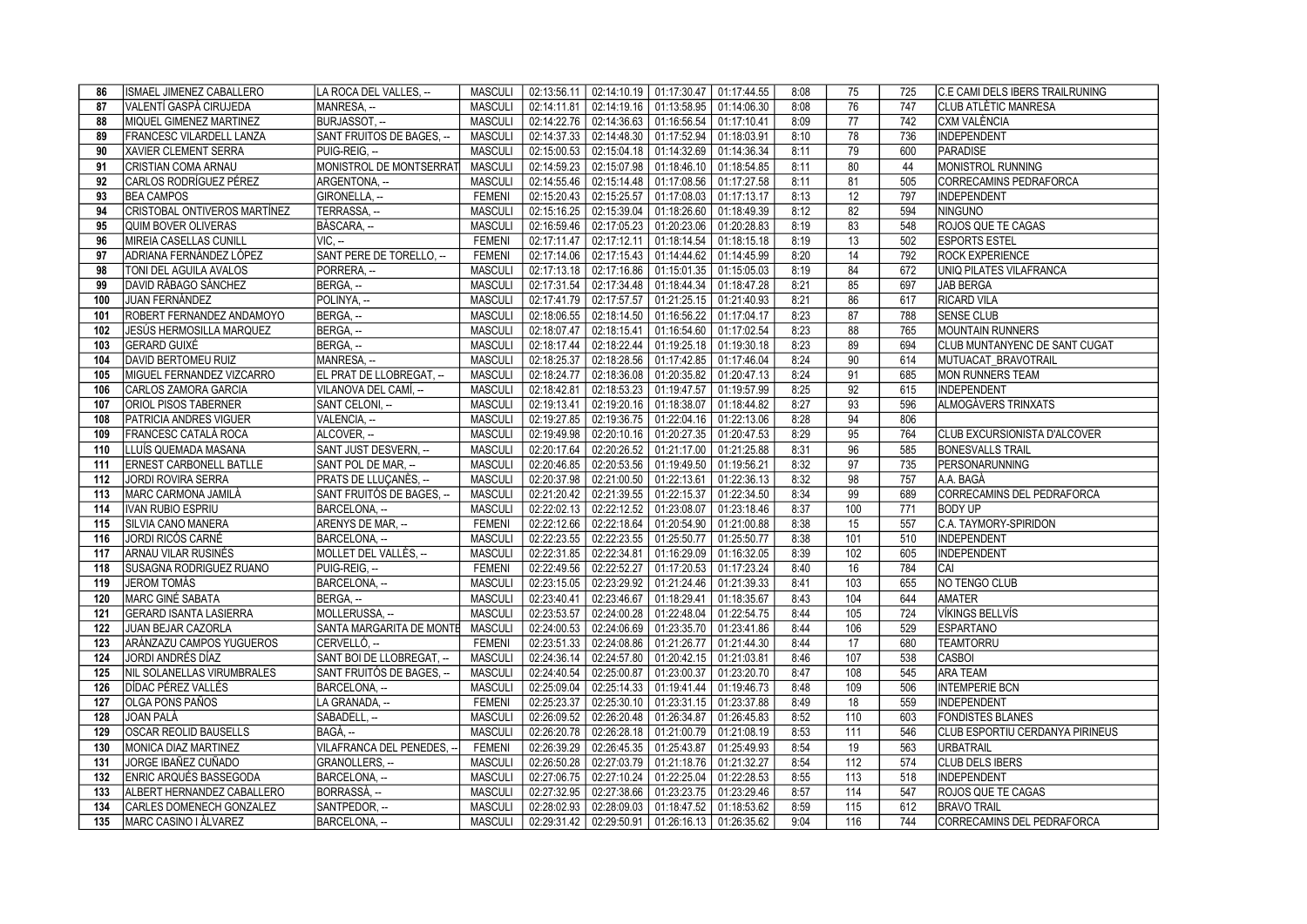| 136 | <b>ROSER PEREZ VILA</b>                         | CASTELLNOU DEL BAGES. --                  | <b>FEMENI</b>            |             |             | 02:30:00.36   02:30:03.55   01:23:58.33   01:24:01.52                                  |             | 9:06           | 20               | 677        | AINAQUE                               |
|-----|-------------------------------------------------|-------------------------------------------|--------------------------|-------------|-------------|----------------------------------------------------------------------------------------|-------------|----------------|------------------|------------|---------------------------------------|
| 137 | JUAN CARLOS HUERTA DELGADO                      | ESPLUGUES DE LLOBREGAT,                   | <b>MASCULI</b>           | 02:30:28.81 |             | 02:30:28.81   01:25:58.83   01:25:58.83                                                |             | 9:08           | 117              | 666        | <b>RUNBCN</b>                         |
| 138 | MERCÈ BARRIS TEMPLADO                           | AVIÀ. --                                  | <b>FEMENI</b>            | 02:30:20.13 | 02:30:32.35 | $\vert$ 01:25:11.14 $\vert$ 01:25:23.36                                                |             | 9:07           | $\overline{21}$  | 698        | <b>JAB</b>                            |
| 139 | FERNANDO MEDINA ALONSO                          | TARREGA, --                               | <b>MASCULI</b>           | 02:30:18.30 |             | $\vert$ 02:30:38.15 $\vert$ 01:26:27.90 $\vert$ 01:26:47.75                            |             | 9:07           | 118              | 611        | 100X100 FONDISTES TARREGA             |
| 140 | <b>EVA BASANTA</b>                              | VILANOVA I LA GELTRÚ. --                  | <b>FEMENI</b>            | 02:30:41.61 |             | 02:30:59.29 01:27:22.59 01:27:40.27                                                    |             | 9:08           | 22               | 755        | <b>AE TALAIA</b>                      |
| 141 | ALEXANDER NAUMOV                                | MOSCOW, --                                | <b>MASCULI</b>           | 02:31:11.22 |             | 02:31:20.41   01:25:41.08   01:25:50.27                                                |             | 9:10           | 119              | 695        | <b>INDEPENDENT</b>                    |
| 142 | <b>JOAN MITJAVILA GUBIERAS</b>                  | $VIC. -$                                  | <b>MASCULI</b>           | 02:31:41.40 |             | 02:31:41.40 01:23:58.68                                                                | 01:23:58.68 | 9:12           | 120              | 796        | <b>OLÍMPIC MANLLEU</b>                |
| 143 | SANTI MELIZ ESPINOSA                            | LA ROCA DEL VALLES. --                    | <b>MASCULI</b>           | 02:31:30.75 |             | 02:31:45.91 01:26:11.81                                                                | 01:26:26.97 | 9:11           | 121              | 606        | RUNNING IBERS LA ROCA DEL VALLES      |
| 144 | <b>GUILLEM SANS SERRA</b>                       | MONTBLANC, --                             | <b>MASCULI</b>           | 02:31:32.93 |             | 02:31:48.01   01:25:32.88                                                              | 01:25:47.96 | 9:12           | 122              | 700        | CONCA SENGLARS                        |
| 145 | JOAN ANÉ BLANCO                                 | BAGÀ, --                                  | <b>MASCULI</b>           | 02:31:55.26 |             | 02:32:03.58 01:25:04.80                                                                | 01:25:13.12 | 9:13           | 123              | 584        | <b>INDEPENDENT</b>                    |
| 146 | <b>DAVID ROIG JABATO</b>                        | BELLPUIG. --                              | <b>MASCULI</b>           | 02:31:52.77 |             | 02:32:11.79 01:27:27.20                                                                | 01:27:46.22 | 9:13           | 124              | 576        | <b>TRACK TEAM</b>                     |
| 147 | <b>ISAAC AGUDO</b>                              | BARCELONA, --                             | <b>MASCULI</b>           | 02:32:44.20 | 02:33:01.58 |                                                                                        |             | 9:16           | 125              | 734        | <b>INDE</b>                           |
| 148 | <b>GEORGIA HAWKINS</b>                          | GIRONA, --                                | <b>FEMENI</b>            | 02:33:11.03 |             | 02:33:19.86 01:26:21.31 01:26:30.14                                                    |             | 9:18           | $\overline{23}$  | 723        | NINGUNO                               |
| 149 | <b>BLAI PONS COLL</b>                           | BELLPUIG, --                              | <b>MASCULI</b>           | 02:33:02.31 |             | 02:33:21.37   01:27:26.44   01:27:45.50                                                |             | 9:17           | 126              | 573        | INDEPENDENT                           |
| 150 | <b>JOSEP FIGUEREO</b>                           | PINEDA DE MAR, --                         | <b>MASCULI</b>           | 02:33:25.52 |             | 02:33:46.80   01:25:15.04   01:25:36.32                                                |             | 9:18           | 127              | 86         | <b>SAGI TEAM INMOCAT</b>              |
| 151 | <b>RAMON FERRER BERROCAL</b>                    | SANTA EULÀLIA DE RIUPRIMER                | <b>MASCULI</b>           | 02:33:39.69 |             | 02:33:57.70 01:27:19.10 01:27:37.11                                                    |             | 9:19           | 128              | 798        | <b>RIUPRIMER TRAIL RUNNING</b>        |
| 152 | MIREIA FORADADA VILLAR                          | BERGA, --                                 | <b>FEMENI</b>            | 02:34:08.39 |             | 02:34:24.50 01:29:33.47 01:29:49.58                                                    |             | 9:21           | $\overline{24}$  | 561        | <b>GATAMAULA FEMINISTA</b>            |
| 153 | <b>JOAN JORDI GARCIA</b>                        | LES VALLS DE VALIRA, --                   | <b>MASCULI</b>           | 02:34:29.59 |             | 02:34:43.61  01:27:27.44  01:27:41.46                                                  |             | 9:22           | 129              | 762        | UNIO EXCURSIONISTA URGELLENCA         |
| 154 | CRISTINA CASTILLO HERRAIZ                       | BURJASSOT, --                             | <b>FEMENI</b>            | 02:35:38.64 |             | 02:35:52.48 01:30:28.91 01:30:42.75                                                    |             | 9:26           | 25               | 741        | CXM VALÈNCIA                          |
| 155 | <b>DAVID FITÓ</b>                               | SABADELL, --                              | <b>MASCULI</b>           | 02:35:54.32 |             | 02:35:58.81 01:28:42.85 01:28:47.34                                                    |             | 9:27           | 130              | 756        | <b>UESABADELL</b>                     |
| 156 | MARIA JESUS RODRIGUEZ ARCE                      | SANT ANDREU DE LA BARCA, -                | <b>FEMENI</b>            | 02:35:49.20 |             | 02:36:08.46   01:31:09.98   01:31:29.24                                                |             | 9:27           | $\overline{26}$  | 664        | CASAB                                 |
| 157 | ALBERTO L'ÒPERA SEVILLANO                       | TORDERA, --                               | <b>MASCULI</b>           | 02:36:02.37 |             | 02:36:09.37 01:26:13.92 01:26:20.92                                                    |             | 9:28           | $\overline{131}$ | 705        | <b>CLUB ESPORTIU TORDERA</b>          |
| 158 | JÚLIA SANMARTÍ FIERRO                           | SANT CUGAT DEL VALLÈS. --                 | <b>FEMENI</b>            | 02:36:05.63 |             | 02:36:17.33 01:30:36.28 01:30:47.98                                                    |             | 9:28           | 27               | 648        | CENTRE EXCURSIONISTA DE GRÀCIA        |
| 159 | BERTA BURGUETE OLIETE                           | BAGÀ. --                                  | <b>FEMENI</b>            | 02:36:54.46 |             | 02:37:03.29 01:23:34.57                                                                | 01:23:43.40 | 9:31           | 28               | 522        | AMICS ATLETISME DE BAGÀ               |
| 160 | <b>KENNETH POMENTA</b>                          | CALAFELL, --                              | <b>MASCULI</b>           | 02:36:45.99 |             | 02:37:04.37   01:26:13.22   01:26:31.60                                                |             | 9:31           | 132              | 693        | KENPEPPER                             |
| 161 | <b>OSCAR FERNANDEZ-CONDE</b>                    | LA ROCA DEL VALLÈS, --                    | <b>MASCULI</b>           | 02:36:58.66 |             | 02:37:12.29 01:26:33.25 01:26:46.88                                                    |             | 9:31           | 133              | 604        | C.E. CAMÍ DELS ÍBERS TRAIL RUNING     |
|     |                                                 |                                           |                          |             |             |                                                                                        |             |                |                  |            |                                       |
| 162 | ALBERT GALLEGO JANSÀ                            | SANTA COLOMA DE GRAMENE                   | <b>MASCULI</b>           | 02:37:02.31 |             | 02:37:19.69 01:26:04.85 01:26:22.23                                                    |             | 9:32           | 134              | 565        | CLUB EXCURSIONISTA PIRENAIC / TRI DIR |
| 163 | RUT FERNÁNDEZ-CONDE CORTINA                     | GRANOLLERS, --                            | <b>FEMENI</b>            | 02:40:10.45 |             | 02:40:23.45 01:32:08.36                                                                | 01:32:21.36 | 9:43           | 29               | 569        | C.E. CAMÍ DELS ÍBERS TRAIL RUNNING    |
| 164 | <b>NICO RUIZ ROMERO</b>                         | SANT ANDREU DE LA BARCA,                  | <b>MASCULI</b>           | 02:41:19.18 |             | 02:41:38.88 01:27:36.37 01:27:56.07                                                    |             | 9:47           | 135              | 608        | <b>ONZE DE MARC</b>                   |
| 165 | JAVIER GONZALEZ RUIZ                            | EL SOLERÀS. --                            | <b>MASCULI</b>           | 02:41:24.78 |             | 02:41:39.58   01:27:09.17                                                              | 01:27:23.97 | 9:47           | 136              | 589        | CENTRE EXCURSIONISTA DE LLEIDA        |
| 166 | CHIARA TRONCARELLI                              | <b>ESPLUGUES DE LLOBREGAT.</b>            | <b>FEMENI</b>            | 02:41:51.45 | 02:41:55.06 | $\vert$ 01:33:42.51 $\vert$ 01:33:46.12                                                |             | 9:49           | 30               | 587        | CET DISTANCE                          |
| 167 | NEREA LÓPEZ PAZ                                 | BARCELONA, --                             | <b>FEMENI</b>            | 02:42:16.37 |             | 02:42:18.30   01:28:58.82                                                              | 01:29:00.75 | 9:51           | 31               | 650        | <b>SIN CLUB</b>                       |
| 168 | MARISA GONZALEZ CALLADO                         | BARCELONA, --                             | <b>FEMENI</b>            | 02:42:32.58 |             | 02:42:49.20 01:33:46.79 01:34:03.41                                                    |             | 9:52           | 32               | 731        | <b>INDEPENDENT</b>                    |
| 169 | ÀNGELS VIDAL                                    | PUIGCERDÀ, --                             | <b>FEMENI</b>            | 02:42:36.43 |             | 02:42:52.89 01:31:40.68 01:31:57.14                                                    |             | 9:52           | 33               | 524        | <b>INDEPENDENT</b>                    |
| 170 | JOSEP MENGUAL PASTOR                            | RAFOL DE SALEM. --                        | <b>MASCULI</b>           | 02:42:33.94 |             | 02:42:52.91 01:31:33.90 01:31:52.87                                                    |             | 9:52           | 137              | 649        | <b>INDEPENDIENTE</b>                  |
| 171 | JOAN BOIXADER BADÍA                             | BERGA, --                                 | <b>MASCULI</b>           | 02:43:48.21 |             | 02:44:02.78 01:29:50.45 01:30:05.02                                                    |             | 9:56           | 138              | 769        | <b>TALLERES MIN</b>                   |
| 172 | MARCELO MERIDA                                  | ESPARRAGUERA, --                          | <b>MASCULI</b>           | 02:44:08.65 |             | 02:44:24.76   01:35:16.06   01:35:32.17                                                |             | 9:57           | 139              | 250        | <b>LOS TARAOS</b>                     |
| 173 | RICARD CAPARRÓS NAVARRO                         | GIRONA, --                                | <b>MASCULI</b>           | 02:44:21.48 |             | 02:44:37.02 01:28:27.29 01:28:42.83                                                    |             | 9:58           | 140              | 807        |                                       |
| 174 | SERGI BETRIU MÉNDEZ                             | PUIG-REIG. --                             | <b>MASCULI</b>           | 02:44:38.65 |             | 02:44:50.39 01:31:24.99 01:31:36.73                                                    |             | 9:59           | 141              | 683        | <b>CQUIE</b>                          |
| 175 | ANNA PARRAMÓN QUERALTÓ                          | BERGA, --                                 | <b>FEMENI</b>            | 02:44:38.30 |             | $\mid$ 02:44:50.49 $\mid$ 01:31:23.14 $\mid$ 01:31:35.33                               |             | 9:59           | 34               | 684        | <b>CAP</b>                            |
| 176 | IMARC ALEGRÍ LLADÓ                              | LES ESCAULES, --                          | <b>MASCULI</b>           | 02:44:51.54 |             | 02:44:56.89 01:27:37.52 01:27:42.87                                                    |             | 10:00          | 142              | 549        | ROJOS QUE TE CAGAS                    |
| 177 | JOAN MARIA SOLÉ MUÑOZ                           | GIRONELLA, --                             | <b>MASCULI</b>           | 02:45:06.14 |             | $\mid$ 02:45:11.60 $\mid$ 01:30:10.97 $\mid$ 01:30:16.43                               |             | 10:01          | 143              | 770        | <b>NOCTAMBULS</b>                     |
| 178 | JUAN CARLOS TRUJILLO REYES                      | BARCELONA, --                             | <b>MASCULI</b>           | 02:45:22.95 |             | 02:45:32.24 01:25:40.23 01:25:49.52                                                    |             | 10:02          | 144              | 564        | MARTI&TRUJI                           |
| 179 | <b>BONNAFOUS MARTINE</b>                        | CESSENON SUR ORB, --                      | <b>FEMENI</b>            | 02:45:46.11 |             | 02:45:46.11   01:33:30.97   01:33:30.97                                                |             | 10:03          | 35               | 628        | CAROUX X TRAIL                        |
| 180 | <b>HIROMI OISHI</b>                             | SHIZUOKA. --                              | <b>FEMENI</b>            | 02:45:34.70 | 02:45:58.17 | $\boxed{01:33:03.15}$ 01:33:26.62                                                      |             | 10:03          | 36               | 515        | <b>ENKAIZAN</b>                       |
| 181 | JOAN MARTÍ XIMENOS                              | BARCELONA, --                             | <b>MASCULI</b>           | 02:45:56.28 | 02:46:07.77 | $\vert$ 01:27:51.38 $\vert$ 01:28:02.87                                                |             | 10:04          | 145              | 607        | <b>TECNIRUNNER</b>                    |
| 182 | SITO BLANCO GONZALEZ                            | BARCELONA, --                             | <b>MASCULI</b>           | 02:45:50.44 |             | 02:46:12.65   01:33:29.50                                                              | 01:33:51.71 | 10:04          | 146              | 632        | <b>NINGUNO</b>                        |
| 183 | ORIOL MARTÍN LÓPEZ                              | BARCELONA, --                             | <b>MASCULI</b>           |             |             | 02:46:25.79 02:46:43.61 01:31:52.03                                                    | 01:32:09.85 | 10:06          | 147              | 789        | NICK                                  |
| 184 | SORI HERNANDEZ<br><b>GUILLEM PASTOR PEREIRA</b> | HOSTALETS DE PIEROLA, --<br>BARCELONA, -- | <b>FEMENI</b><br>MASCULI | 02:46:43.34 |             | 02:46:53.36 01:34:53.78 01:35:03.80<br>02:46:46.19 02:47:01.94 01:30:06.65 01:30:22.40 |             | 10:07<br>10:07 | 37<br>148        | 738<br>733 | <b>TECNIRUNNER</b><br>ICAP            |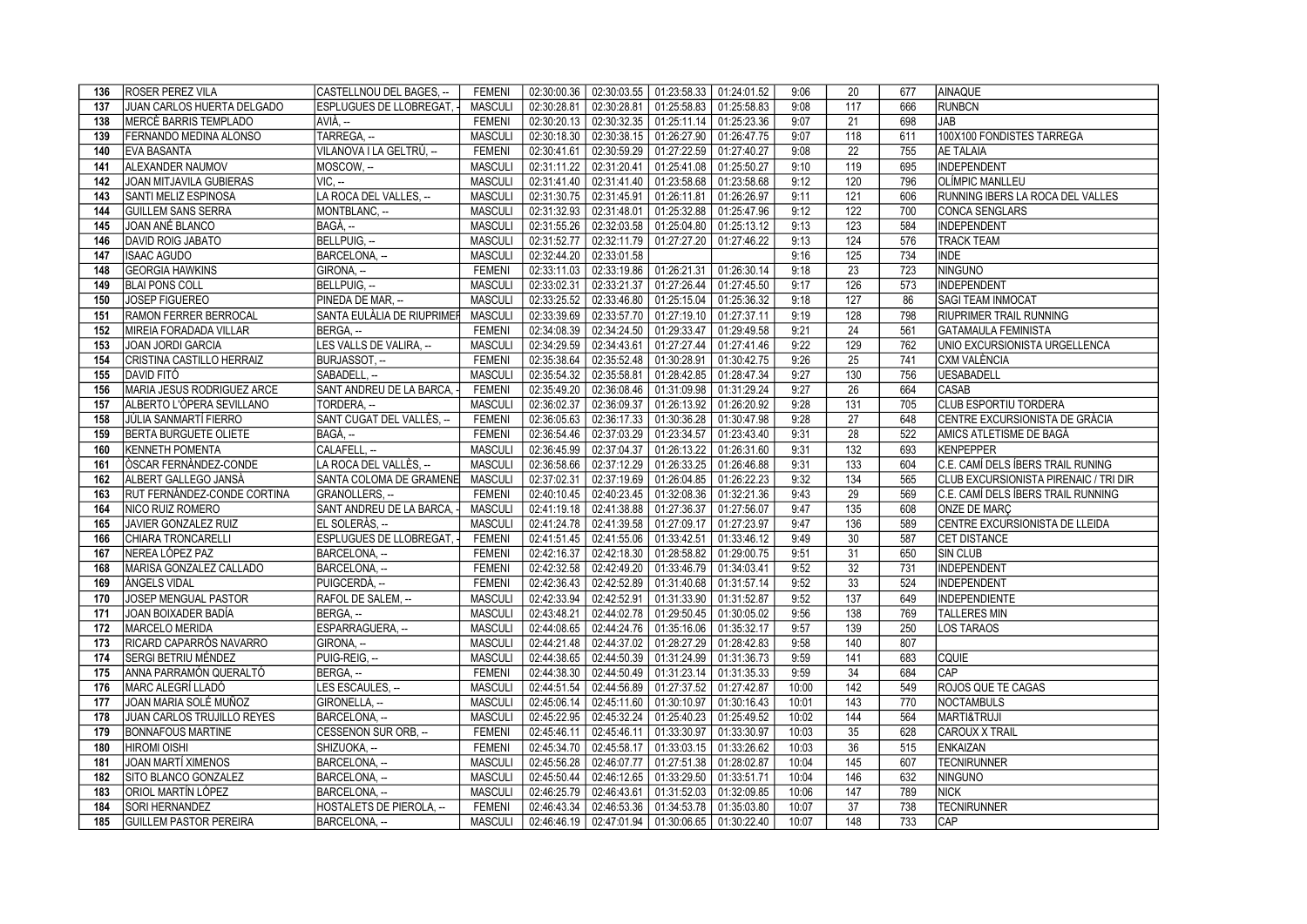| 186 | DAVID GRIMAU SURIOL                | SANT MARTÍ SARROCA, --          |                |             | MASCULI   02:47:29.35   02:47:29.35   01:31:28.12   01:31:28.12 |                           | 10:10 | 149              | 668 | <b>FENT AMICS DE SANT MARTÍ</b>  |
|-----|------------------------------------|---------------------------------|----------------|-------------|-----------------------------------------------------------------|---------------------------|-------|------------------|-----|----------------------------------|
| 187 | <b>GILBERT NICASIO</b>             | BADALONA, --                    | <b>MASCULI</b> | 02:47:14.26 | 02:47:37.03   01:34:05.36   01:34:28.13                         |                           | 10:09 | 150              | 636 | <b>CORRECAMINS</b>               |
| 188 | ALOMA ALCINA ALBORS                | BARCELONA. --                   | <b>FEMENI</b>  | 02:47:19.29 | 02:47:39.55   01:31:52.39   01:32:12.65                         |                           | 10:09 | 38               | 753 | <b>SIN CLUB</b>                  |
| 189 | IVAN RODRIGUEZ JIMENEZ             | SANT JOAN DE VILATORRADA.       | <b>MASCULI</b> |             | 02:47:24.58   02:47:42.48   01:35:09.05   01:35:26.95           |                           | 10:09 | 151              | 591 | NA FENT                          |
| 190 | TON CARRERAS SOLER                 | VILANOVA I LA GELTRÚ, --        | <b>MASCULI</b> | 02:47:41.69 | 02:47:58.19 01:33:06.28 01:33:22.78                             |                           | 10:10 | 152              | 659 | A.E.XTERRARUN                    |
| 191 | <b>MARTA ERRO MAS</b>              | MANRESA, --                     | <b>FEMENI</b>  | 02:48:11.20 | 02:48:14.70 01:33:15.25 01:33:18.75                             |                           | 10:12 | 39               | 688 | NO CLUB                          |
| 192 | <b>JORDI PEDRALS PÉREZ</b>         | MANACOR, --                     | <b>MASCULI</b> | 02:49:27.81 | 02:49:36.51                                                     | 01:27:44.73 01:27:53.43   | 10:17 | 153              | 709 | <b>XENDENGUETS</b>               |
| 193 | MARIA JOSE MUÑOZ ALMAGRO           | SABADELL, --                    | <b>FEMENI</b>  | 02:49:33.29 | 02:49:53.76 01:35:26.24 01:35:46.71                             |                           | 10:17 | 40               | 749 | <b>INDEPENDIENTE</b>             |
| 194 | CRISTOBAL CASTELLON BALLABRIGA     | SANT JUST DESVERN, -            | <b>MASCULI</b> | 02:49:37.06 | 02:49:59.73 01:36:59.40 01:37:22.07                             |                           | 10:17 | $\overline{154}$ | 537 | <b>NINGUNO</b>                   |
| 195 | DAVID MUÑOZ REMENDO                | BARCELONA, --                   | <b>MASCULI</b> | 02:50:52.24 | 02:50:52.24 01:34:04.70 01:34:04.70                             |                           | 10:22 | 155              | 646 | <b>FRUNNERS</b>                  |
| 196 | BALCELLS BALCELLS                  | BARCELONA, --                   | <b>MASCULI</b> | 02:50:40.02 | 02:50:52.51<br>01:33:52.24 01:34:04.73                          |                           | 10:21 | 156              | 642 | <b>FRUNNERS</b>                  |
| 197 | CARLES MARTÍ SALLERAS              | BEGUES, --                      | <b>MASCULI</b> | 02:51:13.21 | 02:51:22.69 01:31:12.63 01:31:22.11                             |                           | 10:23 | 157              | 692 | <b>CLUB EXCURSIONISTA BEGUES</b> |
| 198 | IANA RUBIO ESPRIU                  | BARCELONA, --                   | <b>FEMENI</b>  | 02:51:50.76 | 02:52:01.50<br>01:36:00.11 01:36:10.85                          |                           | 10:25 | 41               | 794 | 20 BODY UP                       |
| 199 | <b>JORDI BACH PUIG</b>             | TERRASSA, --                    | <b>MASCULI</b> | 02:51:57.15 | 02:52:18.12   01:36:48.53   01:37:09.50                         |                           | 10:26 | 158              | 761 | <b>RUN FOR FREEDOM</b>           |
| 200 | JOANA BAYOD MOLINA                 | BARCELONA, --                   | <b>FEMENI</b>  | 02:52:32.39 | 02:52:40.50<br>01:35:17.67 01:35:25.78                          |                           | 10:28 | 42               | 654 | <b>INDEPENDENT</b>               |
| 201 | <b>JOSE PLACER RODRÍGUEZ</b>       | BARCELONA. --                   | <b>MASCULI</b> | 02:52:44.18 | 02:52:44.18 01:39:46.95 01:39:46.95                             |                           | 10:29 | 159              | 531 | <b>MOUNTAIN DREAMS</b>           |
| 202 | CARLES PALOBART MARTINEZ           | BADALONA, --                    | <b>MASCULI</b> | 02:52:37.83 | 02:52:55.96<br>$01:35:44.97$ 01:36:03.10                        |                           | 10:28 | 160              | 619 | TRIATLÓ JOVENT 79                |
| 203 | ELISABET ECIJA MARQUEZ             | HOSPITALET DEL LLOBREGAT.       | <b>FEMENI</b>  | 02:52:51.53 | 02:53:03.35   01:26:16.67   01:26:28.49                         |                           | 10:29 | 43               | 541 | DIR                              |
| 204 | JORDI MALLOL CASTELLÓ              | LA GRANJA D'ESCARP, --          | <b>MASCULI</b> | 02:53:07.41 | 02:53:31.71                                                     | 01:34:43.14   01:35:07.44 | 10:30 | 161              | 653 | <b>INDEPENDENT</b>               |
| 205 | ALBERTO GARCÍA SANCHÉZ             | VILASSAR DE DALT, --            | <b>MASCULI</b> | 02:53:53.92 | 02:53:53.92<br>01:36:29.78 01:36:29.78                          |                           | 10:33 | 162              | 592 | SENSACIONS UVEX TEAM             |
| 206 | <b>OSCAR MORON GOMEZ</b>           | LA POBLA DE CLARAMUNT. --       | <b>MASCULI</b> | 02:53:43.75 | 02:53:54.89<br>$01:32:06.65$ 01:32:17.79                        |                           | 10:32 | 163              | 534 | LIONS4TRAIL                      |
| 207 | ELISABET RODAS CUSIDÓ              | BARCELONA, --                   | <b>FEMENI</b>  | 02:53:56.85 | 02:53:56.85<br>01:39:45.66 01:39:45.66                          |                           | 10:33 | 44               | 625 | <b>INTEMPERIE</b>                |
| 208 | <b>BOU RECHI.CARLOS</b>            | SANT BOI DE LLOBREGAT, --       | <b>MASCULI</b> | 02:53:42.43 | 02:54:04.02                                                     | 01:37:50.23 01:38:11.82   | 10:32 | 164              | 631 | <b>ININGUNO</b>                  |
| 209 | ALBERT COSTA SOLÉ                  | EL PRAT DE LLOBREGAT, --        | <b>MASCULI</b> | 02:54:46.22 | 02:55:01.04<br>01:39:16.81                                      | 01:39:31.63               | 10:36 | 165              | 754 | CE TRIPLAY LLOBREGAT             |
| 210 | JOSE MUÑOZ SANTOS                  | VILANOVA I LA GELTRÚ, --        | <b>MASCULI</b> | 02:54:56.37 | 02:55:11.81                                                     | 01:33:45.82   01:34:01.26 | 10:37 | 166              | 521 | A.E. XTERRARUN                   |
| 211 | MARINA PIÑOL MIARNAU               | EL SOLERÀS. --                  | <b>FEMENI</b>  | 02:57:19.59 | 02:57:34.73 01:36:05.14 01:36:20.28                             |                           | 10:45 | 45               | 590 | CENTRE EXCURSIONISTA LLEIDA      |
| 212 | RAUL OLMEDO GARCIA                 | BARCELONA, --                   | <b>MASCULI</b> | 02:58:00.13 | 02:58:04.79   01:39:47.90   01:39:52.56                         |                           | 10:48 | 167              | 519 | <b>CORRECATAGAFO</b>             |
| 213 | JOSEP LLUIS ARAN CATALAN           | BARCELONA, --                   | <b>MASCULI</b> | 02:58:40.97 | 02:58:58.17 01:40:34.89 01:40:52.09                             |                           | 10:50 | 168              | 727 | CLUB NATACIO CATALUNYA           |
| 214 | BELEN CALDERON GONZALVEZ           | MONTGAT, --                     | <b>FEMENI</b>  | 02:58:55.86 | 02:59:05.30   01:41:31.16   01:41:40.60                         |                           | 10:51 | 46               | 581 | CORREDORS.CAT                    |
| 215 | SANDRA MUÑIZ GUTIERREZ             | BARCELONA, --                   | <b>FEMENI</b>  | 02:59:01.37 | 02:59:12.99 01:39:20.50 01:39:32.12                             |                           | 10:51 | 47               | 542 | Idir.                            |
| 216 | JORDI MARTÍNEZ RONCERO             | SANT BOI DE LLOBREGAT, --       | <b>MASCULI</b> | 02:59:49.86 | 02:59:53.82 01:40:42.69 01:40:46.65                             |                           | 10:54 | 169              | 533 | <b>ROKANEGRAS</b>                |
| 217 | TERESA VAZQUEZ CAGIDE              | VILANOVA I LA GELTRÚ, --        | <b>FEMENI</b>  |             | 03:00:07.97 03:00:18.28 01:33:40.55 01:33:50.86                 |                           | 10:56 | 48               | 690 | <b>INDEPENDENT</b>               |
| 218 | <b>JOAN RIERA JORDÀ</b>            | BADALONA. --                    | <b>MASCULI</b> |             | 03:00:10.60   03:00:24.76   01:42:10.99   01:42:25.15           |                           | 10:56 | 170              | 710 | <b>CORREBDN</b>                  |
| 219 | EVA CALERO BALLBE                  | CASTELAR DEL VALLES, --         | <b>FEMENI</b>  | 03:00:33.87 | 03:00:54.41   01:34:22.92   01:34:43.46                         |                           | 10:57 | 49               | 775 | RU4FUN CERCLE SABADELLES 1856    |
| 220 | <b>SUSANA CLAVEL</b>               | BARCELONA, --                   | <b>FEMENI</b>  | 03:00:58.92 | 03:00:58.92 01:40:18.81                                         | 01:40:18.81               | 10:59 | 50               | 588 | <b>CET DISTANCE</b>              |
| 221 | ANNA ROS QUERALTO                  | HOSPITALET DE LLOBREGAT,        | <b>FEMENI</b>  |             | 03:00:54.44   03:00:58.93   01:40:15.29   01:40:19.78           |                           | 10:58 | 51               | 593 | <b>CETDISTANCE</b>               |
| 222 | <b>SOL VENTIMIGLIA</b>             | SABADELL. --                    | <b>FEMENI</b>  |             | 03:01:10.87   03:01:31.03   01:34:43.40   01:35:03.56           |                           | 10:59 | 52               | 774 | RUN4FUN CERCLE SABADELLES 1856   |
| 223 | RAQUEL MANZANEDO HERNANDEZ         | LA ROCA DEL VALLES, --          | <b>FEMENI</b>  |             | $03:01:16.58$   $03:01:31.16$   $01:42:55.67$   $01:43:10.25$   |                           | 11:00 | 53               | 567 | C.E CAMI DELS IBERS TRAILRUNING  |
| 224 | JORDI PAREDES DE CRISTO            | CASTELLDEFELS. --               | <b>MASCULI</b> | 03:01:39.38 | 03:02:02.05   01:42:07.38   01:42:30.05                         |                           | 11:01 | 171              | 544 | <b>NINGUNO</b>                   |
| 225 | ALBERTO OTERO GARCÍA               | BARCELONA, --                   | <b>MASCULI</b> | 03:02:13.27 | $\vert$ 03:02:20.76 $\vert$ 01:43:18.50 $\vert$ 01:43:25.99     |                           | 11:03 | 172              | 514 | NO APLICA                        |
| 226 | JONATAN MACIAS ARANA               | SANTA COLOMA DE GRAMENE         | <b>MASCULI</b> |             | 03:02:37.14 03:02:37.14 01:40:34.91 01:40:34.91                 |                           | 11:05 | 173              | 657 | <b>CAP</b>                       |
| 227 | LLUÍS COMPANY SERRA                | GIRONELLA, --                   | <b>MASCULI</b> | 03:02:31.38 | 03:02:37.44 01:41:51.04 01:41:57.10                             |                           | 11:04 | 174              | 758 | INDEPRNDENT                      |
| 228 | VICTOR SABARIEGO SANCHEZ           | SURIA. --                       | <b>MASCULI</b> | 03:03:27.50 | 03:03:40.74<br>01:33:50.63 01:34:03.87                          |                           | 11:08 | $\frac{175}{2}$  | 781 | <b>SURIA</b>                     |
| 229 | CRIS LÓPEZ ALFONSO                 | VILANOVA I LA GELTRÚ, --        | <b>FEMENI</b>  | 03:04:16.72 | 03:04:33.60  01:40:12.51  01:40:29.39                           |                           | 11:11 | 54               | 748 | A.E.XTERRARUN                    |
| 230 | FERNANDO PRAT SOLA                 | PUIG-REIG, --                   | <b>MASCULI</b> | 03:04:28.96 | 03:04:38.61   01:42:39.70   01:42:49.35                         |                           | 11:11 | 176              | 686 | <b>CAP</b>                       |
| 231 | JORDI RIBERA CÉSPEDES              | BERGA. --                       | <b>MASCULI</b> | 03:04:30.77 | 03:04:40.93 01:43:01.93 01:43:12.09                             |                           | 11:11 | 177              | 682 | <b>PUIG REIG</b>                 |
| 232 | <b>XAVIER VILA SALAT</b>           | BARCELONA, --                   | <b>MASCULI</b> | 03:04:52.21 | 03:04:58.15   01:36:02.47                                       | 01:36:08.41               | 11:13 | 178              | 767 | <b>CAP</b>                       |
| 233 | <b>OSCAR ALBERT TOMÀS VILLALTA</b> | LA ROCA DEL VALLÈS, --          | <b>MASCULI</b> | 03:05:25.72 | 03:05:41.50 01:40:07.97 01:40:23.75                             |                           | 11:15 | 179              | 568 | CAMI DELS IBERS                  |
| 234 | <b>FREDERIC AUMJAUD</b>            | BELLEVIGNE EN LAYON, -          | <b>MASCULI</b> | 03:05:41.77 | 03:05:50.34 01:41:08.47 01:41:17.04                             |                           | 11:16 | 180              | 780 | <b>MARTIGNE BRIAND</b>           |
| 235 | ADRIANA TARRÉ CASABLANCAS          | SANTA MARIA DE PALAUTORD FEMENI |                |             | $03:06:02.95$   $03:06:16.61$   $01:47:30.00$   $01:47:43.66$   |                           | 11:17 | 55               | 45  | CAMI DELS IBERS                  |